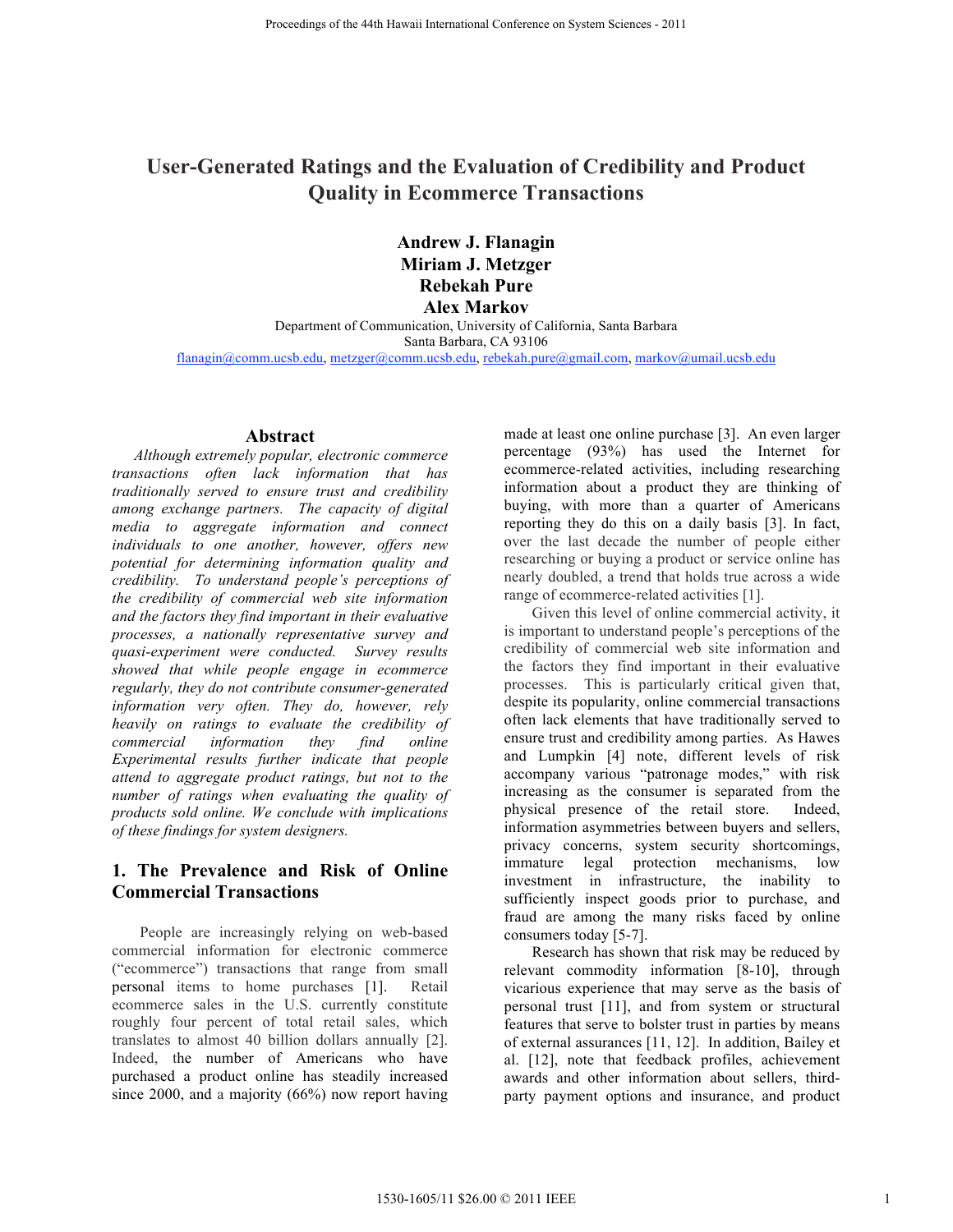descriptions can reduce uncertainty and increase trust in unknown others in commercial transactions. Thus, although online commercial transactions create a risky environment for users, they may be mitigated to a degree by certain features designed to promote greater trust among parties [13].

Accordingly, this study investigates ecommerce activity by assessing consumers' engagement with and use of ratings information as a means of evaluating the credibility of commercial information on the Web. It also examines consumers' use of ratings in their product quality evaluations, which is an important, yet overlooked, variable in both the ecommerce and credibility literatures. To do so, we present distinct yet complementary results of a national survey of U.S. Internet users and an embedded quasi-experiment. Results provide a solid foundation upon which system scientists can build tools and applications that will be both effective and valuable to online consumers. Moreover, understanding *how* users cognitively process ratings information will be useful when developing systems to facilitate effective decision-making in ecommercerelated activities.

## **2. User-Generated Content as a Risk Mitigation Mechanism**

The capacity of digital media to aggregate information and to connect individuals to one another offers new potential for determining information quality and credibility [14]. The potential for peerto-peer information assessment, for example, can be seen in numerous web-based applications, ranging from "credentialing" activities present on eBay or Amazon, to topical discussion forums in which individuals provide firsthand experiences and opinions on a host of topics and products. The ubiquity of user-generated evaluative content online is seen in the proliferation of sites like Epinions (www.epinions.com), which offers a repository of consumer ratings on a range of products. Other sites offer extensive collections of ratings in more specialized domains, be they technical (CNET, www.cnet.com), cinematic (IMDb, www.imdb.com), academic (Rate My Professors, www.ratemyprofessors.com), or social (Hot or Not, www.hotornot.com).

Such "user-generated content" makes it easier for individuals to harness collective intelligence to help them assess and evaluate information they find online. In the words of Madden and Fox [15, pp. 2], so-called Web 2.0 tools and applications can "replace the authoritative heft of traditional institutions with the surging wisdom of crowds." Indeed, recent studies have found that social and group-based information evaluation processes are very important as Internet users frequently turn to online ratings and reputation systems to help them assess information or its source [14, 16]. Bottom-up assessments of information quality constructed through collective or community efforts (e.g., wikis, ratings and reputation systems, or social networking applications) serve as a form of metadata about information found online, and may be emerging as new arbiters of credibility, authority, and trust in that context.

Ecommerce is among the many domains in which user-generated content has dramatically affected individuals' knowledge capacity. In the context of ecommerce transactions, risk can be mitigated by reducing uncertainty and increasing trust, which can be achieved via a host of strategies for information exchange among interested consumers [17]. For example, trust in online auctions is typically gained through people sharing their experiences with the product or party in question via electronic means such that "vicarious experience might [even] allow for the problem-free experiences of others to become the basis for one's own trusting behavior" [11, pp. 399]. Shimp and Bearden [9] found that consumers rely on product usage experience or word-of-mouth assurances to reduce the level of risk associated with product purchases [see also 8], and additional research shows that personal trust is developed as a result of feedback mechanisms that enable members of a user community to share their collective experiences [see 18 for a related argument].

The few trust cues that are available in online interactions become particularly salient and important in forming attitudes and determining behaviors, which is consistent with several theories of computermediated communication [e.g., the SIDE model, 19, 20, the "hyperpersonal" perspective, 21, and social information processing, 22]. Thus, the structure of the Internet "substitutes a much better distribution of what information there is for the much more limited, but more reliable information of traditional retail markets" [7, pp. 316], which enables consumers to reduce uncertainty and therefore risk about sellers or products, even in the absence of firsthand experience with them. In essence, the aggregated, usergenerated information shared among unknown or anonymous online exchange partners serves to mitigate risk and bolster the trust that is potentially tenuous in online commercial transactions.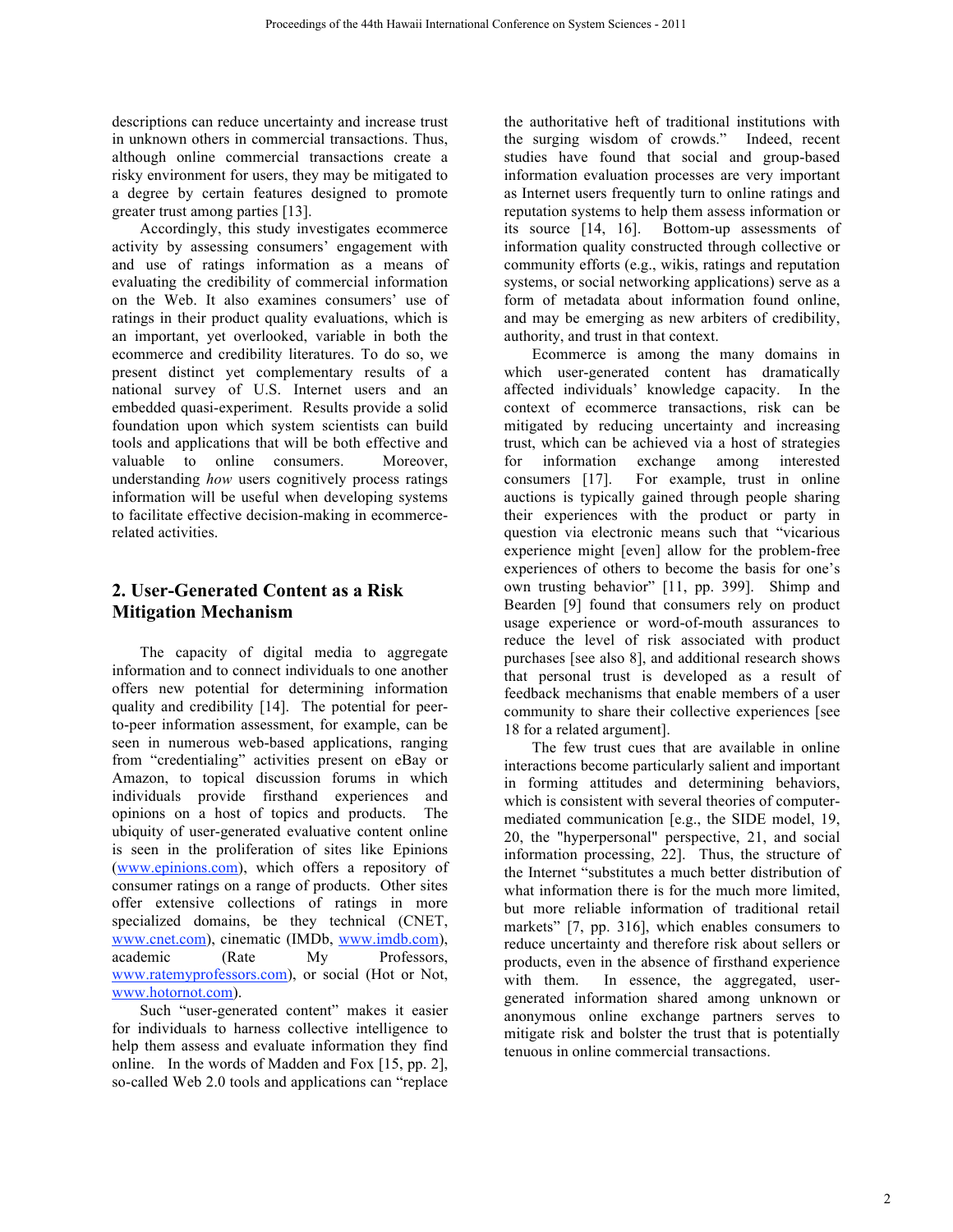### **2.1. Commercial Product Ratings**

Commercial product ratings are a particular instance of user-generated content that has exploded in recent years [1, 23]. Although ratings span a host of venues, and have been applied to everything from people's opinions, to assessments of whether messages are spam, to ratings of fellow raters, their predominant usage in ecommerce is to assess product quality, which is the focus of our quasi-experiment, as described later.

Changes in the nature of both web content and its providers now require research exploring how individuals use *social* and *group-based* information to arrive at credibility decisions. While some studies have examined the impact of product reviews and ratings on purchase decisions [24-28], almost no research has sought to understand how individuals employ or access social collaborative efforts such as ratings to evaluate the quality of commercial information online. To fill this void, we assess the extent to which consumers engage in ecommerce transactions, and the degree to which they rely on product ratings in evaluating the credibility of commercial information online. Thus, the first research questions of this study are:

- **RQ1**: To what extent are users engaging in ecommerce activities, including rating products and services online?
- **RQ2**: What is the relative importance of ratings information in helping users establish the credibility of commercial information online?

Existing research on consumer-generated content and credibility with regard to ecommerce primarily examines ratings and reviews (i.e., consumer testimonials). An important focus in this literature is on how reviewers establish credibility, and how consumers evaluate reviewers' credibility. For example, Hu, Liu, and Zhang [29] found that when consumers read online reviews, they pay attention to contextual information such as reviewers' reputation and exposure. Reviewers have been shown to establish their expertise through assertions of their experience with products, and through careful use of proper and appropriate language [30]. However, in spite of negative structural indicators such as spelling errors that have been shown in past research to diminish perceived credibility, reviewers are still rated as credible when they assert reasons why their opinions should be trusted [30]. Consumers tend to care most about review quality under conditions of high personal interest in the product [31], and they focus on information about the reviewer's identity more than the review itself when evaluating the credibility of the review, as well as the product [32].

In fact, reviewers are voted as most "helpful" on Amazon when they provide detailed information about their offline identity [32]. Furthermore, consumers pay more attention to reviewer characteristics when review volume is very high, perhaps as a way to heuristically process information when they cannot effectively process all reviews [32].

Considering research that focuses on product ratings specifically, Mackiewicz [30] examined the ratings of 640 online products and found that nearly half of all products rated received 5 stars (i.e., the highest ranking), suggesting a positivity bias in ratings. Similarly, Resnick and Zeckhauser [7] have noted that eBay user feedback is overwhelmingly positive and that net feedback ratings reported by eBay may encourage overly optimistic assessments of others [see also 33], and Hu, Pavlou, and Zhang [34] found that 53 percent of products show a bimodal ratings distribution, indicating that for most products ratings are only very positive and very negative. This suggests that the average rating of a product does not necessarily reflect its true quality, but rather the opinions of consumers who were either very pleased or very disappointed with it. Thus, Hu et al. [34] argue that ratings on the whole are biased, and therefore should not be viewed as credible sources of consumer information.

Nevertheless, ratings have been shown to be important in people's purchasing decisions. For example, negative user ratings have a disproportionate, and negative, influence on bid prices in online auctions [35]. Similarly, Chevalier and Mayzlin [26] examined consumer ratings on Amazon and on the Barnes and Noble website and found that while most ratings were positive, 1-star reviews had a greater impact than 5-star product reviews. Additionally, they found that a book's average rating score was correlated with sales, although the directionality of this effect was not tested. Duan et al. [27], however, found that movie box office sales were positively correlated with the volume of online ratings and reviews, but not with the ratings themselves, suggesting that perhaps popularity predicts an increase in sales and more online ratings, rather than online ratings influencing sales.

A majority of the research on consumergenerated content with regard to ecommerce has focused on reviewers and their reviews, with an emphasis on the impact of consumer-generated information on sales, rather than on ratings themselves. Additionally, the research that has examined the impact of ratings has done so correlationally rather than experimentally, which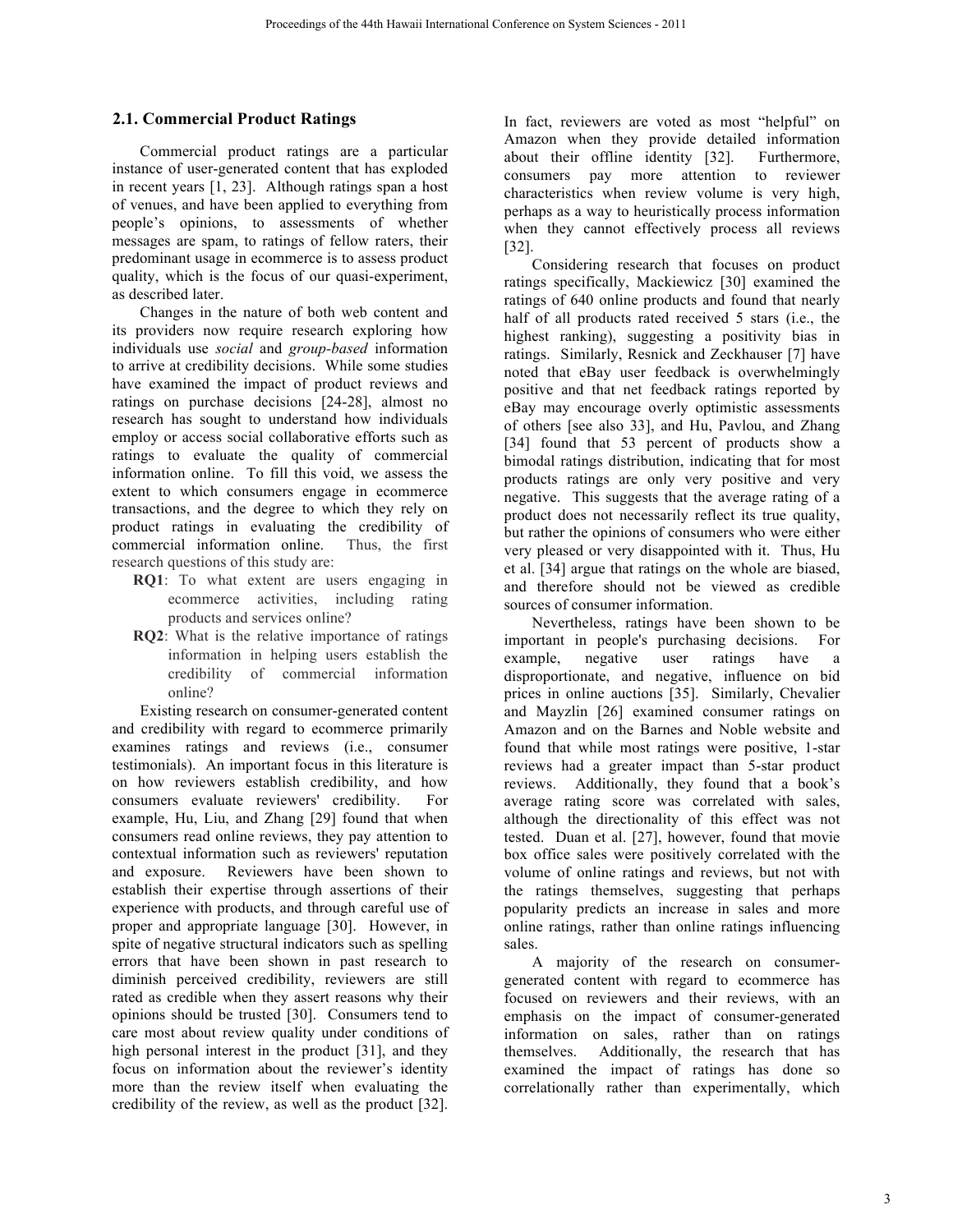inhibits researchers from making causal claims about the impact of ratings. Finally, researchers in this area suggest that reviews and ratings might have different effects depending on other factors involved in the decision process, but little research has investigated this to date. For example, Shen [36] argues that prior experience with the product or brand may influence the extent to which reviews matter in the purchasing decision.

Given the lack of research on how people understand and use ratings information, and given the recent attention paid in studies of web-based information credibility to the influence of others' opinions in credibility assessments [14, 16], we focused on the way in which product ratings inform people's quality assessments of commercial products. Past research has overlooked perceptions of product quality as a variable of interest, choosing instead to focus on product sales, for example. This study treats perceptions of product quality as a distinct outcome of information credibility assessment in the context of online commercial information, albeit one that is fundamentally related to purchase decisions.

Product ratings consist of two separate but related dimensions. First, ratings typically span some scale or range between endpoints indicating low and high quality. Often, heuristic cues, such as "stars" representing a numeric average rating, serve to summarize such aggregated ratings data, in order to facilitate information processing. Second, because ratings are tallied among members of some user group (e.g., those who have firsthand experience with a product and therefore are qualified to render an assessment of it), there is typically also an indication of the number of raters providing assessments.

Theoretically, each of these dimensions is a necessary, but insufficient, indicator of product quality. For example, one disgruntled consumer has a very large impact on the overall rating of a product when there are only four ratings and a very small impact when there are over 1,000, so decoupling the number of ratings from the average rating could reflect a critical deficiency in people's ability to correctly interpret the meaning of online ratings. Therefore, we endeavored to assess the effects of both the nature and number of ratings on perceived product quality, as stated in Research Question 3:

**RQ3**: To what degree do people attend to the relevant and appropriate online credibility cues (i.e., the nature and number of peer product ratings) in making assessments of product quality?

## **3. Method**

#### **3.1. Sample and General Procedure**

Data for this study were collected as part of an online survey conducted by the professional research firm Knowledge Networks, which maintains a probability-based panel of participants that is representative of the entire U.S. population. The sample from this study was drawn from a combination of random digit dialing and addressbased sampling methods which allows Knowledge Networks to reach cell-phone only homes, do-notcall listed homes, and homes that use call-screening that normally would be missed by random digit dialing methods alone.

The survey was fielded in late-2009 and included 3,991 adults in the U.S. who use the Internet. Subjects took the survey from wherever they typically accessed the Internet, at their leisure, in order to maintain as naturalistic an environment as possible. Descriptive data on usage behaviors, described more fully in the Descriptive Results subsection below, come from this entire sample. These data were weighted such that results are generalizable to all adult Internet users in the United States.

## **3.2. Experimental Conditions**

A subsample of these respondents  $(N = 2,139)$ was randomly selected to participate in a quasiexperimental portion of the survey, which directly assessed the effect of user-generated ratings of commercial information online. To gauge the degree to which people attend to the nature and number of user-generated product ratings as credibility cues for commercial information online, and the factors that influence their evaluations, each of these subjects was presented with one screenshot from a set of product pages on Amazon.com, followed by questions about the product they had viewed. Product pages were modified to maintain comparability across items and to meet technical requirements for the study. Three different products were shown (a digital camera, an electric toothbrush, and rolling luggage) in order to gauge stimulus generalizability. Because analyses showed that people's interest in each product varied (as assessed by the question "How interested are you in buying this type of product?"), we statistically controlled for interest in the product in all subsequent analyses. Additionally, we controlled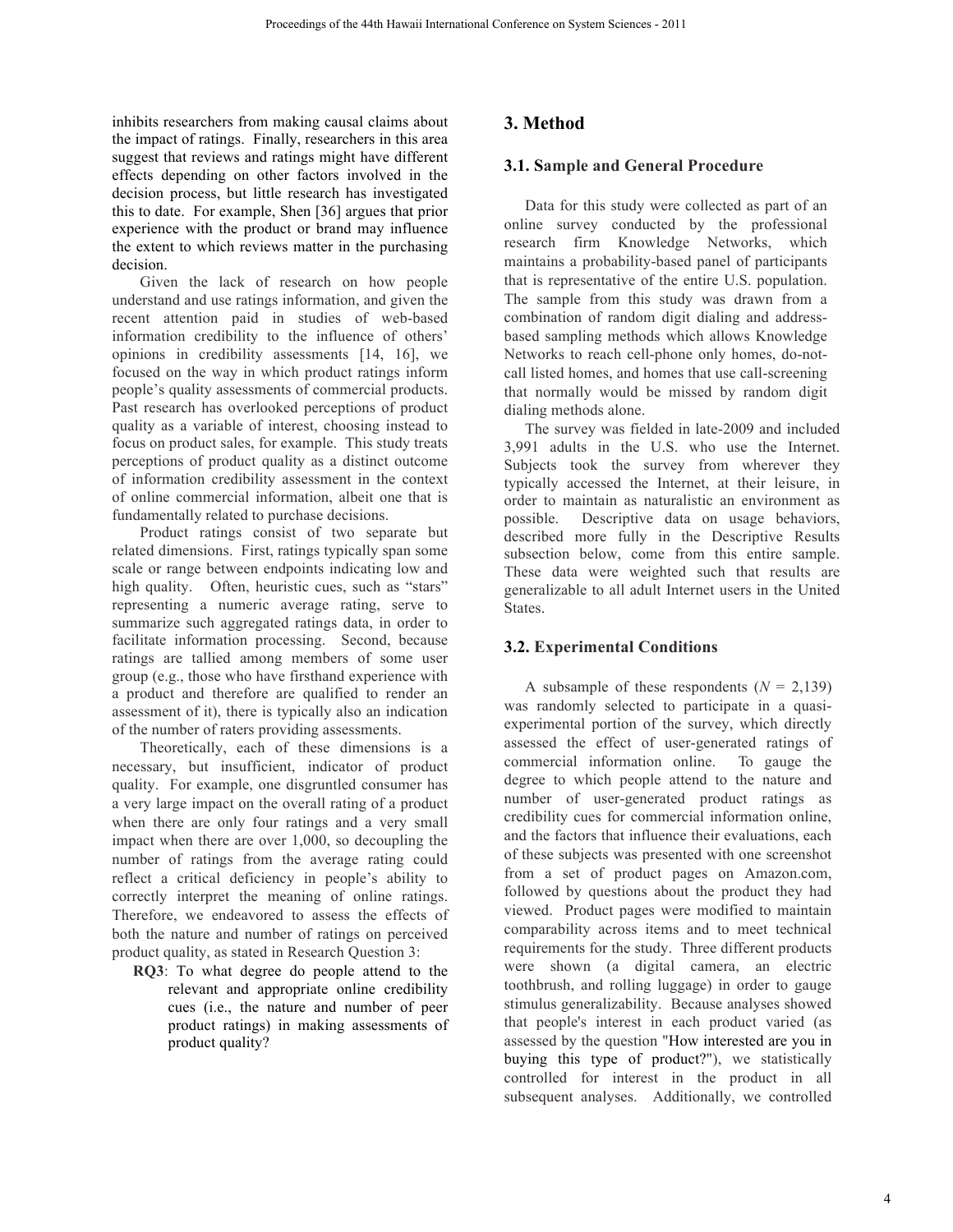for the perceived importance of the product manufacturer, since past research [35] has shown that prior brand experience may influence the extent to which reviews matter in the purchasing decision.

In addition to the product, two factors were varied systematically by altering information on the web page screenshots used in the study: (a) the *number* of ratings provided about the product and (b) the *average* rating provided about the product by other users. Specifically, the pages showed the number of user ratings as 4, 16, 102, or 1002 and average "star" ratings (on a 1-5 scale, where 5 is the best rating) of 1.6, 2.23, 3.0, 3.68, 4.4, 4.84, or 5.0. In this manner, 84 different page image stimuli were presented in the experiment, representing each possible combination of number of ratings, average ratings, and product. All other content was held constant across all pages. Figure 1 shows an example page with a digital camera presented as receiving an average rating of 3.68, across 102 total ratings.



**Figure 1. Example product web page**

Because analyses showed that the dependent variable did not depend on the specific product, product was collapsed into one factor for all analyses. The quasi-experiment therefore took the form of a 4 (*number* of ratings: 4, 16, 102, or 1002) by 7 (*average* rating: 1.6, 2.23, 3.0, 3.68, 4.4, 4.84, or 5.0) factorial design, where subjects were randomly assigned to one condition. Although the conditions were not exhaustive, we believe them to be representative of common types of ratings distributions online. The dependent variable of *product quality* was assessed by the question "On a scale of 0 to 10, how would you rate the quality of this product?" with response categories ranging from  $0 =$  "The quality is *much worse* than average" to  $10 =$ "The quality is *much better* than average," with the scale midpoint of 5 defined as "The quality is *about average*" ( $\overline{X}$  = 6.79, *SD* = 2.31). The results of the quasi-experiment were used to evaluate Research Question 3, and in conjunction with questions from the rest of the survey, to gauge participants' use of ratings as a credibility cue.

### **4. Results**

#### **4.1. Descriptive Results**

The first research question concerned the degree to which people engage in ecommerce activities, including generating ratings. Respondents reported that overall they buy things online "sometimes," as demonstrated by a mean score of  $2.83$  (*SD* = 1.04) to the question "How often do you buy something online?" (on a 5-point scale ranging from  $1 =$  never to  $5 = \text{very often}$ . People tend to rate things online less often than this, with an average score of  $1.85$  (SD = 1.01) on the same scale. This means that, on average, users report that they rate something between "rarely" and "never."

Despite the low frequency of actually contributing rating information themselves, user-generated information appears to be an important credibility cue to people when shopping online. The second research question probed the relative importance of ratings information in helping users establish the credibility of commercial information online. A randomly selected subset of all respondents  $(N = 766)$ was asked to imagine they were buying something on the Internet and to assess the importance of various factors for determining the credibility of the information they found. Among these, people indicated that others recommending a website or information source was somewhere between "somewhat important" to "important" in their decision ( $X = 3.45$ ,  $SD = 1.00$ ; on a 5-point scale ranging from "not at all" to "very" important), while the existence of "high ratings, positive comments, or good reviews" was even more important to them ( *X*  $= 3.71$ ,  $SD = 1.04$ ) in determining credibility. Relative to the other credibility cues, ratings were ranked highly, and were only less important than website security, and the currency and completeness of the information given on commercial websites to users in establishing credibility. Ratings were judged to be significantly more important than such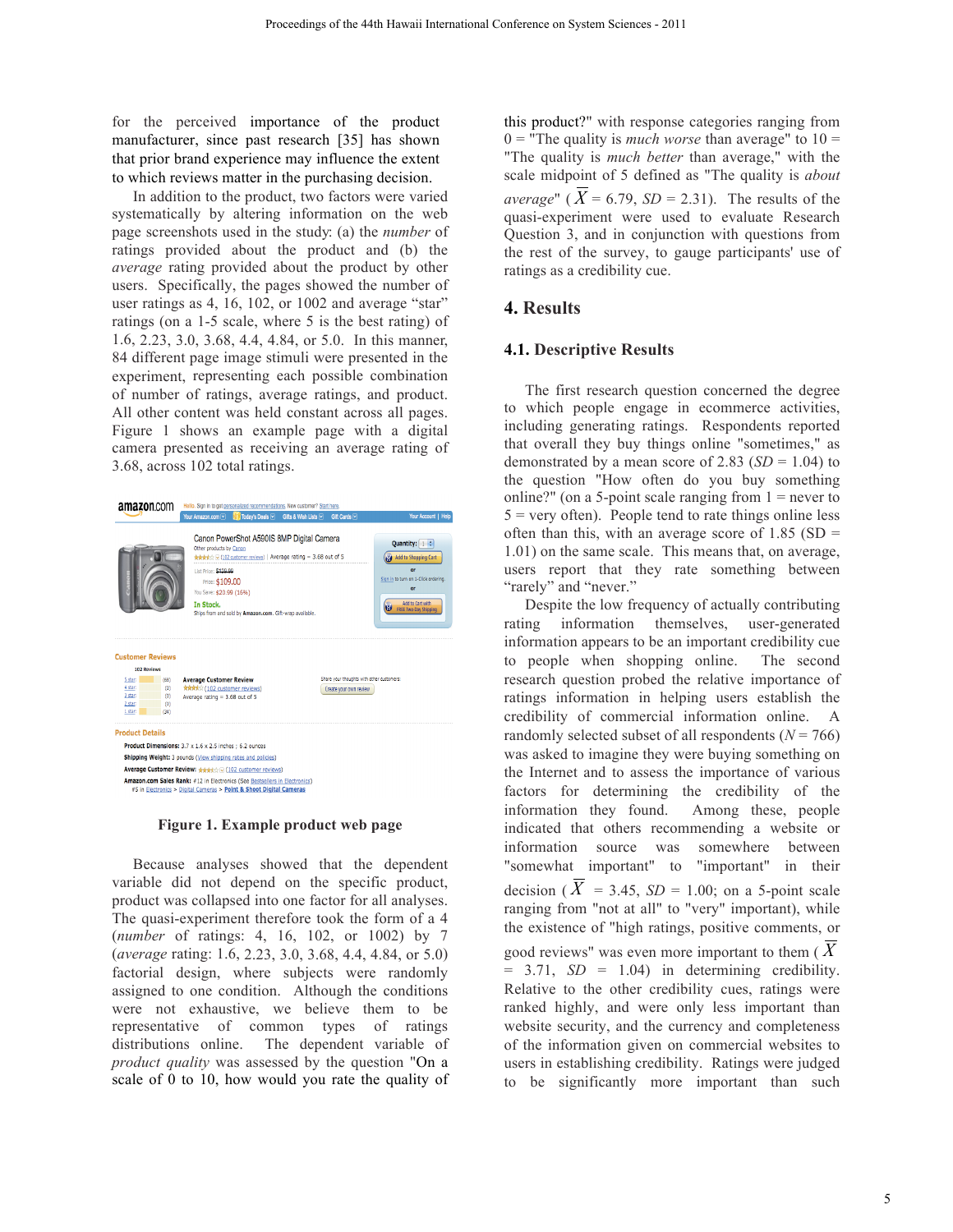credibility cues as source reputation and expertise; familiarity with and popularity of website; and webpage design, accuracy of the information provided, and ease of use. Table 1 shows these results.

**Table 1. Means and standard deviations for cues used to determine credibility of commercial information online**

|                                  | $\overline{\overline{X}}$ | SD   |
|----------------------------------|---------------------------|------|
| the website seems safe and       |                           |      |
| secure                           | 4.19                      | .96  |
| the information on the website   |                           |      |
| is up-to-date                    | 4.02                      | .90  |
| the information is very          |                           |      |
| complete                         | 3.91                      | .91  |
| there are high ratings, positive |                           |      |
| comments, or good reviews        | $3.71_a$                  | 1.04 |
| the website is easy to use       | $3.71_a$                  | 1.08 |
| the information seems            |                           |      |
| reasonable to you                | $3.70_a$                  | .88  |
| the information is well written  |                           |      |
| and you see no typing            |                           |      |
| mistakes                         | 3.64 <sub>b</sub>         | 1.14 |
| you get more than just one       |                           |      |
| person's opinion                 | 3.56 <sub>b</sub>         | 1.03 |
| you have heard good things       |                           |      |
| about the information source     |                           |      |
| or website creator               | 3.53 <sub>h</sub>         | 1.04 |
| experts believe the              |                           |      |
| information (like your doctor,   |                           |      |
| teacher, etc.)                   | 3.49 <sub>b</sub>         | 1.02 |
| the information is from an       |                           |      |
| expert on the topic              | 3.48 <sub>b</sub>         | 1.02 |
| others recommend the website     |                           |      |
| or information source            | 3.45 <sub>b</sub>         | 1.00 |
| you have heard of the source     |                           |      |
| or information creator before    | 3.31 <sub>c</sub>         | 1.06 |
| the information on the website   |                           |      |
| is similar to information on     |                           |      |
| other websites                   | 3.29 <sub>c</sub>         | 1.10 |
| people you know, such as         |                           |      |
| friends and family, believe the  |                           |      |
| website or information source    | 3.28 <sub>c</sub>         | 1.13 |
| the information you find is      |                           |      |
| similar to what you already      |                           |      |
| think                            | 3.21 <sub>c</sub>         | 1.05 |
| a lot of other people use the    |                           |      |
| website                          | 3.10                      | 1.20 |
| the website looks good           | 3.00                      | 1.14 |
| you just like the website        | 2.64                      | 1.11 |

*Note:* Means with common subscripts do not differ significantly from one another.

Relatedly, when examining only those people who participated in the quasi-experiment, participants indicated that customer reviews and ratings were important in making online purchasing decisions ( $\overline{X}$  $= 3.84$ ,  $SD = 1.00$ , on a 5-point scale where higher values indicate greater importance). Ratings were nearly equally important as information about who makes the product  $(\overline{X}) = 3.77$ ,  $SD = 1.01$  and product details such as color, size, and the like ( $\overline{X}$  = 3.79,  $SD = 1.03$ ). Price information, however, was the most important factor ( $\overline{X}$  = 4.43, *SD* = .76) and who sells the product was the least important factor  $(X = 3.33, SD = 1.07)$  in online purchasing decisions, perhaps indicating a lack of loyalty to any particular vendor.

#### **4.2. Quasi-Experiment Results**

In order to assess the degree to which people attend to the relevant and appropriate cues (i.e., the number and nature of ratings) in determining product quality as posed in the last research question, a 4 (*number* of ratings) by 7 (*average* rating) ANCOVA analysis was performed, with interest in buying the product and the importance of the product manufacturer as the covariates, and the perceived quality of the product as the dependent measure. As mentioned earlier, the three product types were collapsed for this analysis.

Results showed no main effect for the number of ratings, but a significant main effect for average rating  $(F[6, 2091] = 196.46, p < .001, partial p^2 =$ .36) and an interaction effect between average rating and the number of ratings that approached, but did not quite reach, significance ( $p = .056$ , *partial*  $\eta^2 =$ .01). Notably, the majority of the variance explained was due to the main effect for average rating, and not to the marginally significant interaction among the independent variables.

As the average ratings increased, so too did subjects' assessment of product quality, with ratings ranging from a mean value of  $4.28$  (SD = 2.33) when the average star rating was 1.6, to 8.23 (SD = 1.95) when the star rating was 5.0. These results are illustrated in Figure 2. Follow-up tests indicated that nearly all mean values of the seven individual star ratings levels were statistically different from one another at the  $p < .001$  level. The exceptions to this occurred only at the high end of the star ratings scale, where ratings of 4.4, 4.84, and 5.0 did not differ on perceived product quality from one another. This suggests a "ceiling effect," whereby ratings have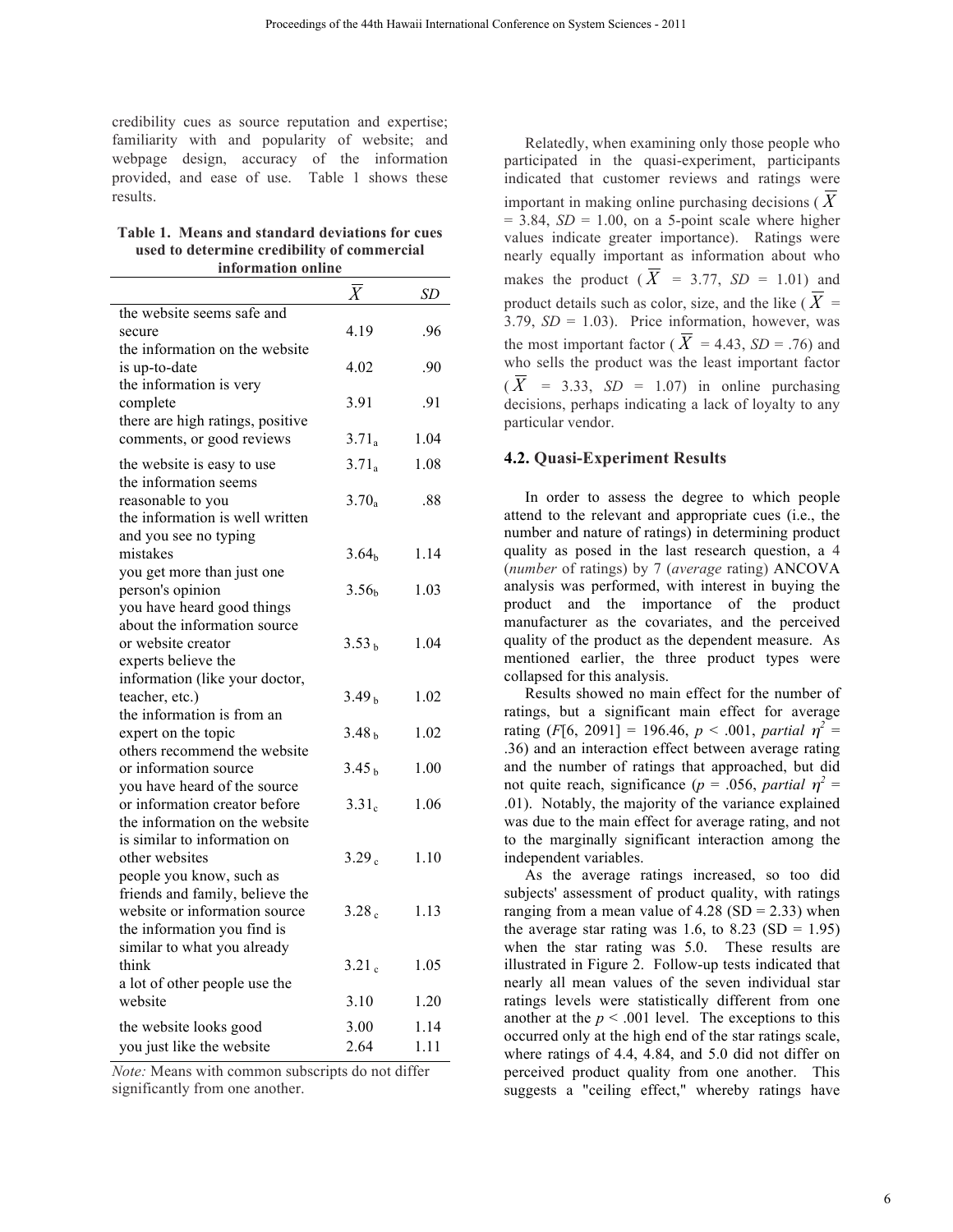diminished positive effects on perceived product quality as they approach the top of the ratings scale.



**Figure 2. Product quality ratings by average rating**

## **5. Discussion**

Results of our study indicate that while Internet users in the U.S. engage in ecommerce transactions with some frequency, they tend to provide ratings on their commercial endeavors rather infrequently.<br>Moreover, they report that user-generated Moreover, they report that user-generated information in the form of ratings and recommendations from others is important to them in their credibility assessments, although experimental evidence from our study indicates that such information is used suboptimally. Overall, it appears that ecommerce is an important dimension of people's web use and that user-generated commercial information serves to mitigate the risk inherent in this reduced cues environment by providing a sort of metadata, although not always in the most effective manner.

More specifically, results of Research Question 1 indicated that although people are engaging in ecommerce, they are not providing consumergenerated content in the form of ratings to the same extent. This is consistent with research from 2004 and 2008 showing that, on the whole, people are not taking full advantage of the opportunity to participate in Web 2.0 tools [23], indicating a relative invariance in participation over time despite increasing opportunities for providing consumer-generated feedback. These results are also consistent with a great deal of past research demonstrating that individuals are content to free-ride on the contributions of others to information public goods [37, 38], particularly under conditions of low visibility, when responsibility is diffused [39]. From a systems perspective, one challenge thus becomes producing tools that encourage users to rate products easily, consistently, and habitually, in spite of the temptation to free-ride on others' efforts.

Research reviewed earlier also suggests that those who provide product ratings do so because they are either very happy with the product or very unhappy with the product, and thus ratings are likely to be polarized [34], which could potentially diminish their usefulness to consumers, and thus their credibility as a source of metadata. This suggests that free-riding in this situation becomes especially problematic, since extreme views are disproportionately being reported. Again, systems science solutions aimed at engaging a wider variety of consumers' opinions become critical under these circumstances.

With regard to the second research question, results showed that information from others and consumer-generated product ratings are important in helping people determine the credibility of commercial information online. People place most importance on evaluating whether commercial website information is secure, up-to-date, and complete when determining the credibility of online commercial information, but next they rely on product ratings, comments, and reviews (among other factors) to make decisions about credibility and whether or not to purchase a product. This finding is consistent with Metzger et al. [16], who found that people are more likely to believe information about a product, and indeed to buy a product, when the product has high ratings.

Results of the quasi-experiment (Research Question 3) showed that people carefully attend to average product ratings when evaluating product quality, but do not focus on the number of ratings provided. In fact, even when the number of ratings was hugely disparate (i.e., 4 ratings compared to 1002 reviews) within an average rating, there was no difference in perceived product quality. This is clearly suboptimal for consumers, since by ignoring such data users neglect a great deal of relevant information useful in making informed decisions. This is consistent, however, with recent research that finds users routinely employ cognitive heuristics, or mental shortcuts, in judging the credibility of information online as a way to cope with the overwhelming task of methodically evaluating all of the information cues available on a website or set of websites returned from a given search query [16]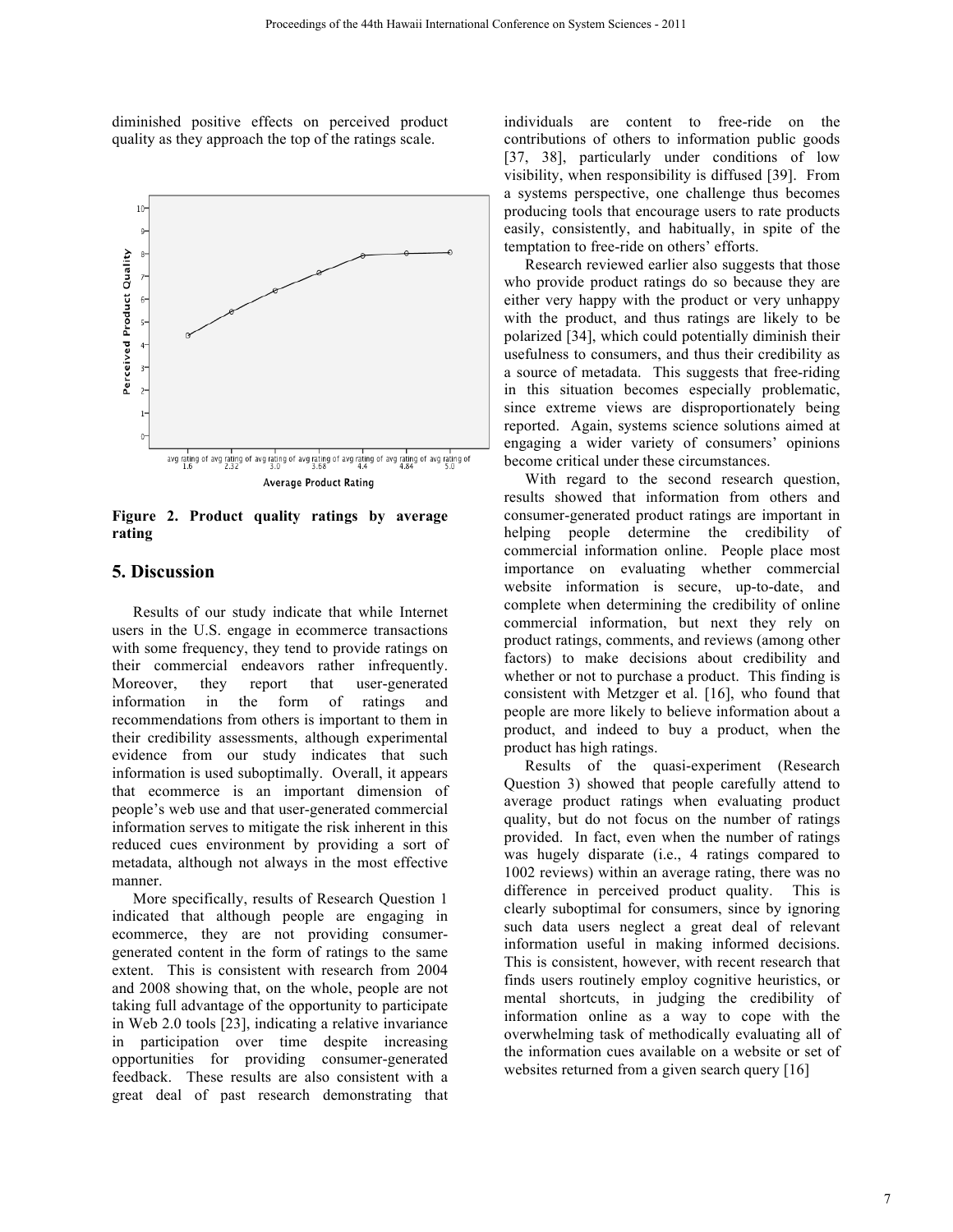Additionally, data from this study show that once the average rating for a product reached a certain level (4.4 out of 5 stars in our study), a ceiling effect was evident, such that ratings beyond this threshold did not translate to greater perceptions of product quality. This again suggests that consumers are neglecting information that could help them to further discern product quality more accurately. To address these information processing shortcomings, systems scientists could focus on creating tools that encourage users to process the full range of relevant information, rather than just focusing on certain aspects of aggregate ratings data. Findings of the quasi-experiment, however, should be interpreted with the recognition that the conditions of in the current study were not exhaustive, and future research may benefit from examining a wider range of products under more diverse ratings conditions.

#### **5.1. Implications for Systems Scientists**

Results of our study suggest two main courses of action for researchers interested in developing systems to facilitate effective decision-making in ecommerce-related activities. At a more micro level, it is important to recognize that a disconnect occasionally exists in users' minds between the average rating of a product and the number of ratings that product receives, as demonstrated by the results of Research Question 3. To address this, system designers could build mechanisms into ecommerce web sites that make these discrepancies more salient. For instance, increasing the font size of the average rating on the web page based on the number of ratings from which it is derived, such that ratings from a larger pool of reviews appear more prominent, might draw consumers' attention to a gap where it exists. Similarly, web sites could flag products that have not yet received a certain critical mass of reviews, in order to warn consumers that the credibility of information about the product may be suspect, much like how short Wikipedia entries may be flagged as "stubs." Alternatively, rather than averaging the ratings into one rating score, commercial web sites could display ratings in the form of histograms, so that consumers can see the distribution of user ratings, including bi-modal product ratings. In this way consumers may be encouraged to incorporate *both* dimensions of rating systems into their processing, ensuring that average ratings are placed in their proper context.

The second, more holistic, approach to improving these systems recognizes that most product ratings are bimodal [34], and people's unwillingness to rate products calls the credibility of these aggregate

ratings into question. System scientists motivated to capitalize on the knowledge shared by large groups of people should therefore encourage users to rate products more regularly, perhaps by better incorporating the rating process into the ecommerce experience, and thus making it easier and more efficient for users to supply ratings. For instance, ecommerce web sites, such as Amazon.com, could greet consumers with a splash screen displaying their recently purchased products and encourage them to rate the products before continuing on to the web site. Additionally, these sites might offer incentives for users to rate the products they purchase by providing coupons or discounts on future purchases when users submit ratings. Moreover, they could devote a section of their web page to profiling popular reviewed items, in order to capture what products people are interested in and provide information to consumers about what a large group of individuals are reviewing. Finally, some evidence suggests that people can be motivated to contribute to ratings systems by being made aware of their rating behavior relative to other users [40], which could easily be programmed into ratings presentation. All of these strategies would help to ensure that the average ratings for these products are coming from a large and diverse set of reviews, and perhaps encourage consumers to opt into the rating system themselves.

In the end, the credibility of any information, and particularly that of ratings systems and other types of user-generated content, lies at the intersection of the quality of the information provided by the source (in this case, a large base of users), and on the quality of recipients' proper interpretation of that information. Most research has focused on the former, but system designers stand to benefit from research that provides a better understanding of both ends of this spectrum.

## **6. Acknowledgments**

The authors thank the John D. and Catherine T. MacArthur Foundation for their generous support of this work.

## **7. References**

- [1] J. Horrigan. (2008, June 8, 2010). *The Internet and consumer choice*. Available: http://www.pewinternet.org/Reports/2008/The-Internet-and-Consumer-Choice.aspx
- [2] C. Bureau, "Statistical Abstract of the United States: 2010," C. Bureau, Ed., ed. Washington, DC, 2010.
- [3] J. Horrigan. (2008, June 8, 2010). *Online shopping*. Available: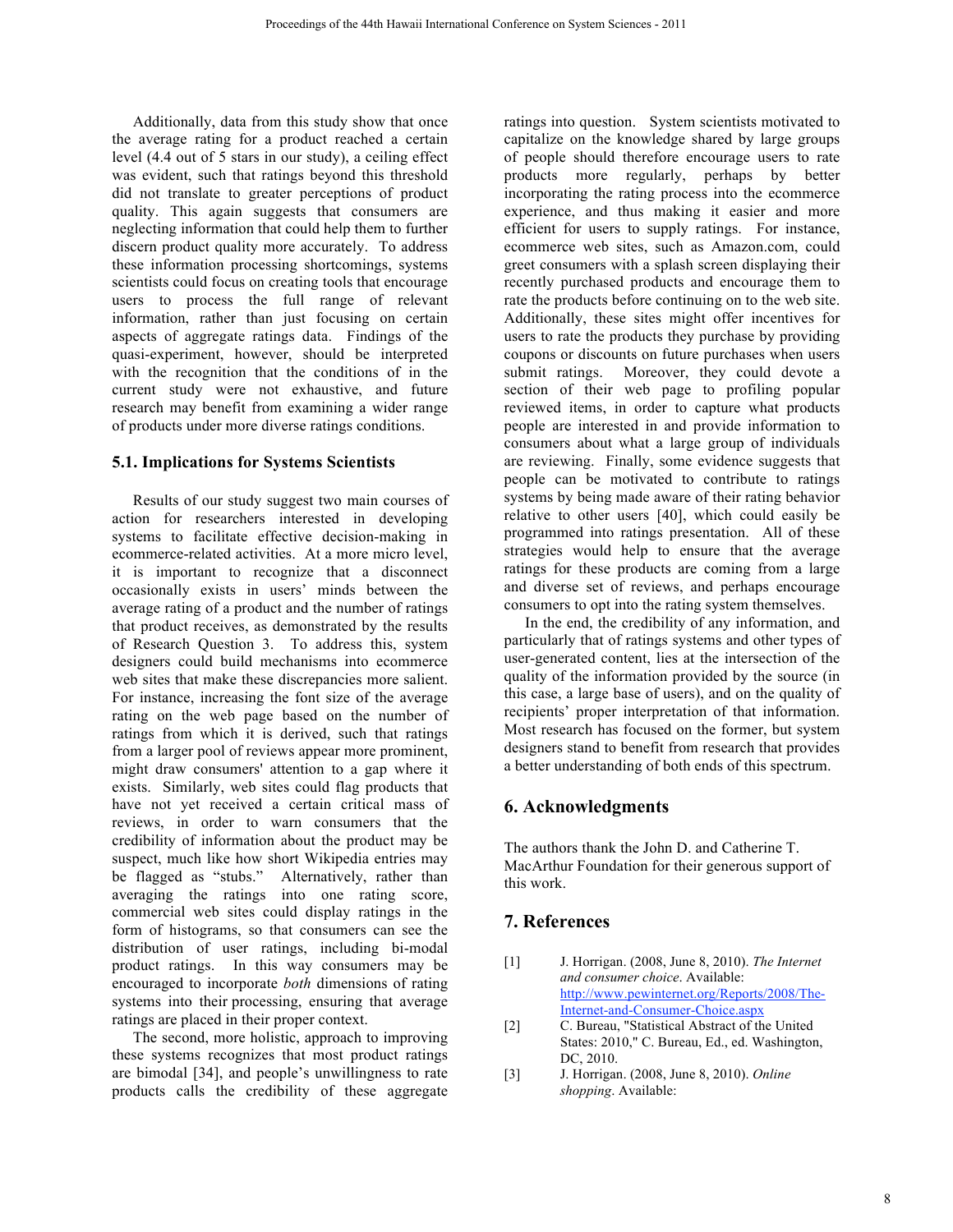http://www.pewinternet.org/Reports/2008/Online -Shopping.aspx

- [4] J. Hawes and J. Lumpkin, "Perceived risk and the selection of a retail patronage mode," *Journal of the Academy of Marketing Science,* vol. 14, pp. 37-42, 1986.
- [5] Z. Lee*, et al.*, "The effect of negative buyer feedback on auction prices in Internet auction markets," in *21st International Conference on Information systems*, Brisbane, Australia, 2000, pp. 286-287.
- [6] A. Miyazaki and A. Fernandez, "Consumer perceptions of privacy and security risks for online shopping," *Journal of Consumer Affairs,*  vol. 35, pp. 27-44, 2001.
- [7] P. Resnick and R. Zeckhauser, "Trust among strangers in Internet transactions: Empirical analysis of eBay's reputation system," in *Advances in Applied Microeconomics: A Research Annual*. vol. 11, M. Bayne, Ed., ed Amsterdam: Elsevier Science, 2002, pp. 127-157.
- [8] T. Roselius, "Consumer rankings of risk reduction methods," *Journal of Marketing,* vol. 35, pp. 56-61, 1971.
- [9] T. Shimp and W. Bearden, "Warranty and other extrinsic cue efforts on consumer risk perceptions," *Journal of Consumer Research,*  vol. 9, pp. 38-46, 1982.
- [10] S. Tan, "Strategies for reducing consumers' risk aversion in Internet shopping," *Journal of Consumer Marketing,* vol. 16, pp. 163-178, 1999.
- [11] J. Boyd, "The rhetorical construction of trust online," *Communication Theory,* vol. 13, pp. 392- 410, 2003.
- [12] B. P. Bailey*, et al.*, "Trust in cyberspace," in *Human Factors and Web Development*, J. Ratner, Ed., ed London: Erlbaum, 2003, pp. 311-321.
- [13] U. Brinkman and M. Siefert, "Face-to-interface -The establishment of trust in the Internet: The case of e-auctions," *Journal of Sociology,* vol. 30, pp. 23-47, 2001.
- [14] A. Flanagin and M. Metzger, "Digital media and youth: Unparalled opportunity and unprecedented responsibility," in *Digital Media, Youth, and Credibility*, M. Metzger and A. Flanagin, Eds., ed Cambridge: MIT Press, 2008, pp. 5-27.
- [15] M. Madden and S. Fox. (2006 *Riding the waves of Web 2.0*. Available: http://pewresearch.org/pubs/71/riding-the-wavesof-web-20
- [16] M. Metzger, et al., "Social and heuristic approaches to credibility evaluation online," *Journal of Communication,* vol. 60, pp. 413-439, 2010.
- [17] A. Flanagin, "Commercial markets as communication markets: Uncertainty reduction through mediated information exchange in online auctions," *New Media & Society,* vol. 9, pp. 401- 423, 2007.
- [18] J. Boyd, "In community we trust: Online security communication at eBay," *Journal of Computer-Mediated Communication,* vol. 7, 2002.
- [19] R. Spears and M. Lea, "Social influence and the influence of the "social" in computer mediated communication," in *Contexts of Cpmputer-Mediated Communication*, M. Lea, Ed., ed London: Harvester- Wheatsheaf, 1992.
- [20] R. Spears and M. Lea, "Pancea or panopticon? The hidden power in computer- mediated communication," *Communication Research,* vol. 21, pp. 427-459, 1994.
- [21] J. Walther, "Computer-mediated communication: Impersonal, Interpersonal, and hyperpersonal interaction," *Communication Research,* vol. 23, pp. 3-43, 1996.
- [22] J. Walther, "Interpersonal effects in computermediated interaction: A relational perspective," *Communication Research,* vol. 19, pp. 53-90, 1992.
- [23] L. Rainie and P. Hitlin. (2004, June 3, 2010). *Use of online rating systems*. Available: http://www.pewinternet.org/Reports/2004/use-ofonline-rating-systems.aspx
- [24] D. Godes and D. Mayzlin, "Using online conversations to study word-of-mouth communication," *Marketing Science,* vol. 23, pp. 545-560, 2004.
- [25] P. Chen*, et al.*, "The impact of online recommendations and consumer feedback on sales. ," *Proceedings of the International Conference on Information Systems,* pp. 711-724, 2004.
- [26] J. A. Chevalier and D. Mayzlin, "The Effect of Word of Mouth on Sales: Online Book Reviews," *Journal of Marketing Research (JMR),* vol. 43, pp. 345-354, 2006.
- [27] W. Duan*, et al.*, "Do online reviews matter?--An empirical investigation of panel data," *Decision Support Systems,* vol. 45, pp. 1007-1016, 2008.
- [28] Y. Liu, "Word of mouth for movies: Its dynamics and impact on box office revenue," *Journal of Marketing,* vol. 70, pp. 74-89, 2006.
- [29] N. Hu*, et al.*, "Do online reviews affect product sales? The role of reviewer characteristics and temporal effects," *Information Technology and Management,* vol. 9, pp. 201-214, 2008.
- [30] J. Mackiewicz, "Reviewer Bias and Credibility in Online Reviews," in *Association for Business Communication Annual Convention*, 2007.
- [31] S. Lee, "How do online reviews affect purchasing intention?," *African Journal of Business Management,* vol. 3, pp. 576-581, 2009.
- [32] C. Forman*, et al.*, "Examining the relationship between reviews and sales: The role of reviewer identity disclosure in electronic markets," *Information Systems Research,* vol. 19, pp. 291- 313, 2008.
- [33] C. Dellarocas, "Analyzing the economic efficiency of eBay-like online reputation